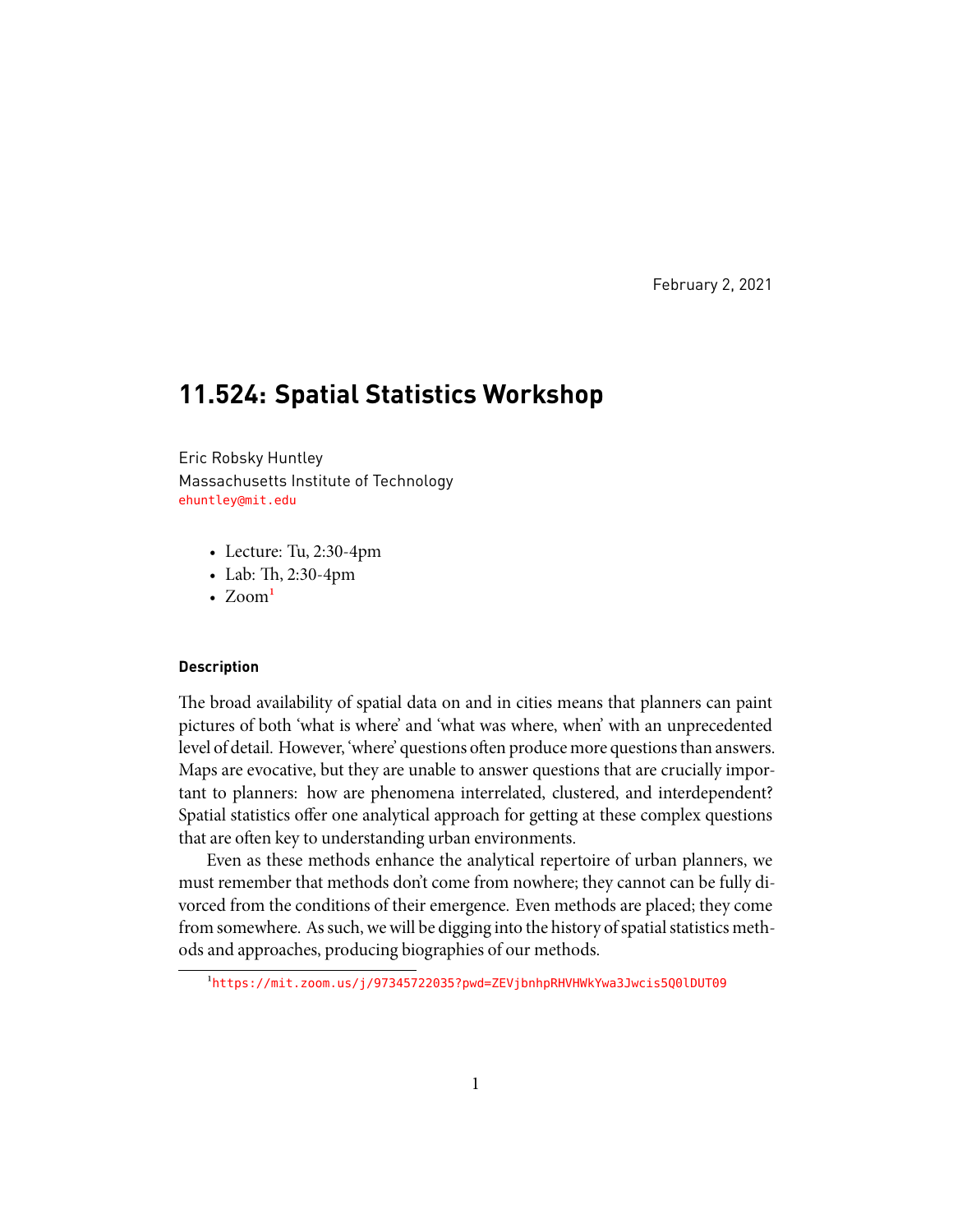c2656a3 by Eric Robsky Huntley on 2021-02-02



*Figure 1: Geoff Dutton's* American Graph Fleeting *(1979), an animated map hologram produced at the Harvard Laboratory for Computer Graphics and Spatial Analysis. See it in action in a video posted to YouTube by Keith Clarke, https://www.youtube.com/watch?v=tl160bBcmbA.*

# **What Will We be Learning?**

Students will develop the technical skills necessary to ask spatial questions, statistically. We will be covering spatial autocorrelation (including local indicators), interpolation and kernel density methods, and spatial regression. Students will also learn to *communicate* about spatial statistics, producing illustrated guides to individual methods. As such, students should emerge from the class able to perform sophisticated spatial statistical analyses *and* able to contextualize specific methods.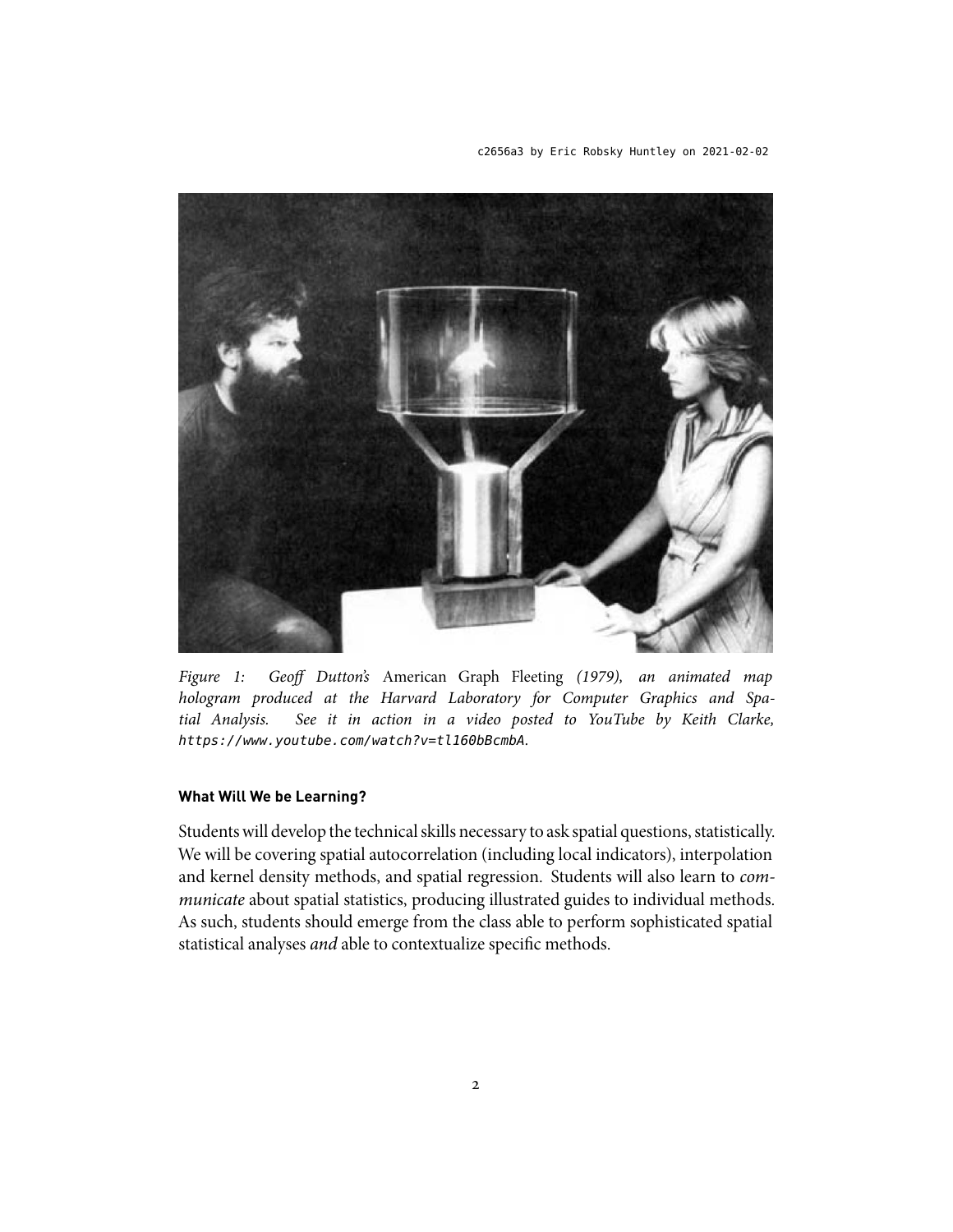### **How Will We be Learning?**

This is a quantitative class in which our methods will be empirical and statistical; our tools will be computational. As such, much of our time will be spent in the weeds, learning how to build models that take space into account, and ask spatial questions, statistically. However: my hope is that no one will be intimidated because they're not 'data scientists.' To the extent that it is possible, I will be seeking to make these methods approachable and accessible.

We will be using freely accessible software. We will be using entirely free and open source software. QGIS 3.10 will be our GIS of choice. Our spatial statistics work will be carried out in the R statistical computing environment. These tools will be sufficient to carry out almost any spatial analysis task… for free!

# **Are There Prerequisites?**

Again, accessibility is a priority. However, it is best to proceed with a baseline of shared knowledge. MCP students hoping to enroll in this course must have taken or tested out of 11.205: Introduction to Spatial Analysis and 11.220: Quantitative Reasoning and Statistical Methods for Planning (or its equivalent). We will assume a familiarity with GIS fundamentals (projections, overlay operations), spatial analysis, basic inferential statistics, and linear modeling. For most undergraduates, general MIT requirements will prove sufficient. Students from other institutions hoping to cross-register should have experience with GIS, quantitative methods, and will find past exposure to the R statistical computing environment beneficial.

# **Am I Required to Buy the Texts?**

No! All readings are uploaded to the course Stellar site. In fact, many, if not all, of the texts are available digitally to MIT affiliates through the libraries. Just remember this favor when you ask yourself how much of the reading to complete…

# **Assessment and Assignments**

Assessment

| Assignment              | Weight |
|-------------------------|--------|
| <b>Weekly Exercises</b> | 50%    |
| Demystification Guide   | 20%    |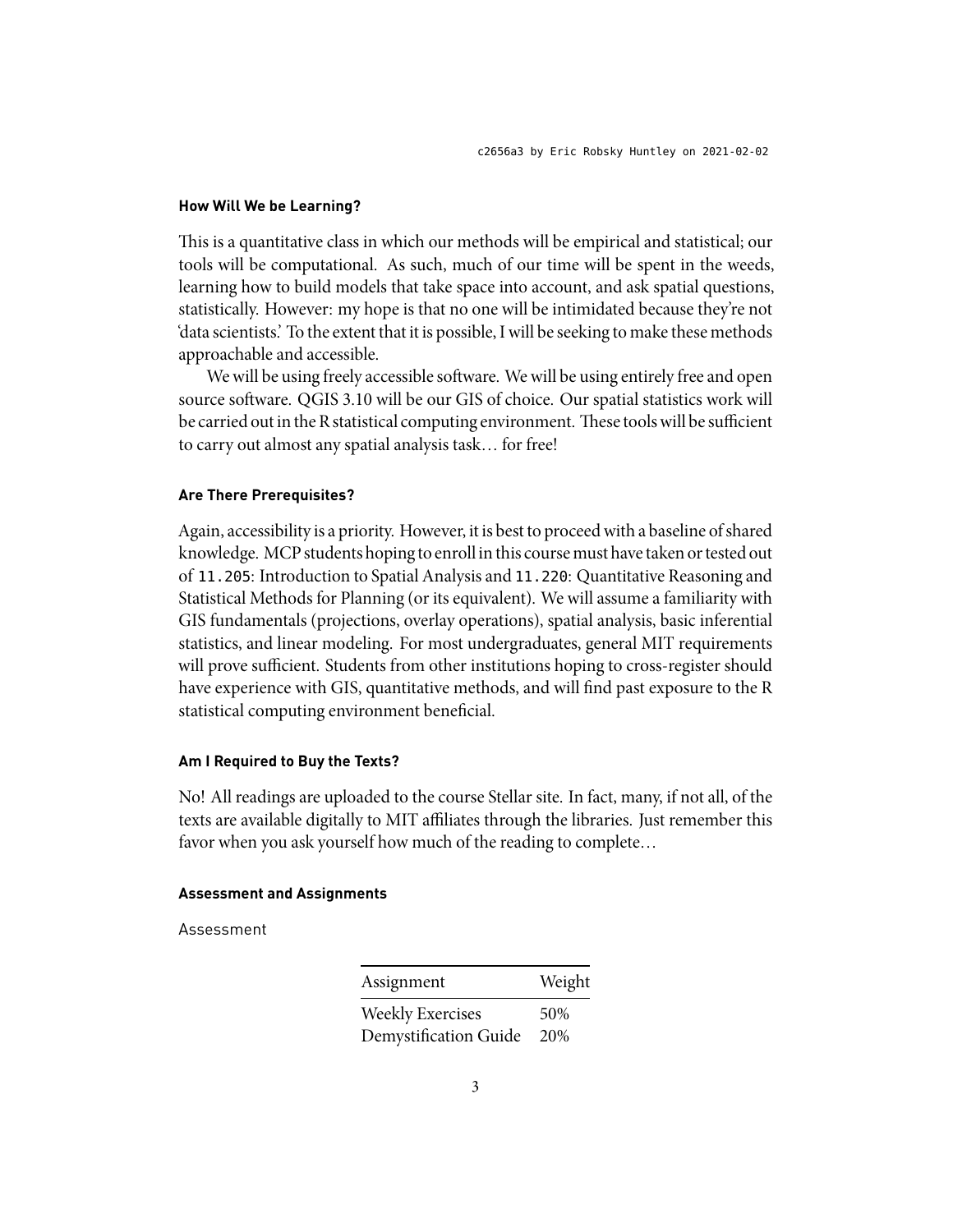| Assignment | Weight |
|------------|--------|
| Project    | 20%    |
| Attendance | 10%    |

Weekly Exercises

• Due: Weekly on Thursday at 8:00am.

These are straightforward exercises intended to keep you caught up with the material. They should not take you more than an hour to complete and will be tightly coupled to each week's readings. **You will be permitted to drop a single exercise**.

Demystification Guides

• Due: Tuesday, 6 May at 8:00am.

Statistics have a nasty way of making things less lucid even as they are intended to produce clear understandings of the world. This is partially due to the opaque, mathematical language generally used to describe methods and results, and to ensure their rigor. The cynic might also say that statisticians and data scientists—who command high salaries due to their mastery of an arcane tongue—are not incentivized to make their approaches transparent. Your challenge, should you choose to accept it, is to take one of the methods we cover this semester and make it as radically accessible as—with drawings, with pithy and clear text. You will then revise this demystification guide based on feedback from myself and your classmates; you will also have to provide feedback! The product will be included in a volume of demystifiers that will become an asset to future students.

Project

• Due: Tuesday, 20 May at 8:00am.

For your final assignment in this course, you will be applying one method covered in the course to an area of inquiry that is of interest to you. However, the outcome of this project is not a conventional paper or presentation. Instead, you will produce an R markdown notebook that thoroughly documents and explains your approach.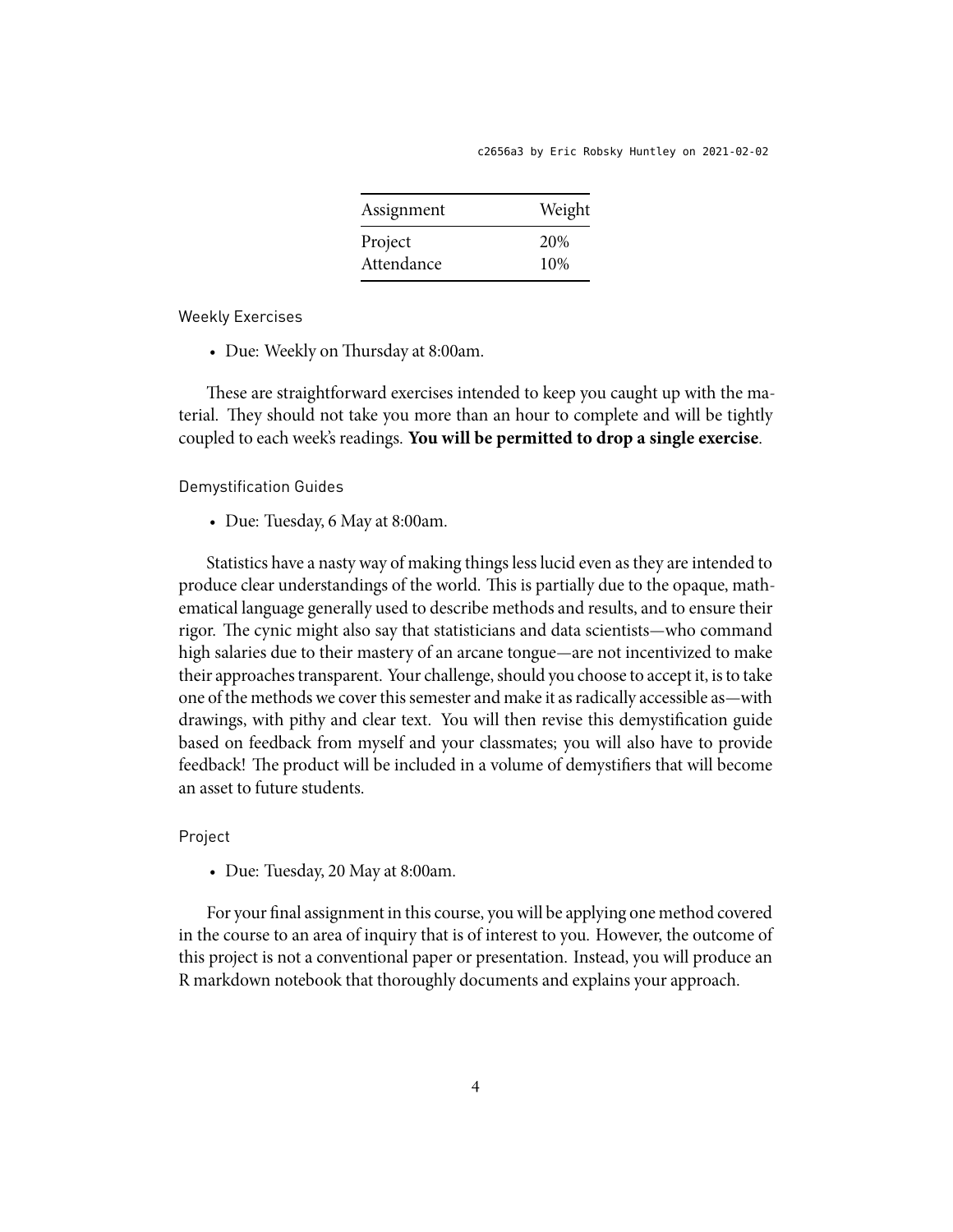# Attendance (10%)

For a very long time, I was against taking attendance. But here's the thing… this course will be a collective effort, and the quality of our work together might be seriously taxed by mid-semester apathy. As such, I will be taking attendance in lectures and labs. That said, this is an extraordinary year. I recognize that there may be a variety of reasons for you to miss a lecture or lab session. I am recording the class lectures so that you can catch up asynchronously when necessary. If you need to in.If you are unable to attend the regularly scheduled lectures and labs for an extended period of time (due to, say, a 12-hour time difference between yourself and the east coast of the United States), let me know as soon as possible—I'll do our best to accommodate your situation.

# *Deadlines*

• Weekly Exercise 4: Thursday, 6 May at 8:00am.

# **Late Policy**

Turning in assignments promptly is important both for keeping current with the subject matter, which is cumulative, and to keep all students on a relatively level playing field. A late assignment will be accepted up until one week after the original due date for a loss of one letter grade (e.g., an A becomes an B). After that point, late assignments will receive no credit and will not be accepted.

There will of course be situations where I am willing to bend this rule. This is particularly true now. These are regulatory ideals, not absolutes. I am a human being; you are human beings. The contingencies and exigencies that condition your life are real. I will strive to respect them if you similarly strive to not take advantage of my inclination to respect them. We're all in this weird boat together—let's be good to each other. I also feel that it is important to say that I promise to greet you with the assumption of your honesty.

# **Lecture Recording**

To accommodate folks who may have trouble joining class at the usual time, I will be recording class sessions and making them available. To ensure that everyone is as comfortable as possible, however, I intend to prioritize student and instructor privacy. In practice this means a few things: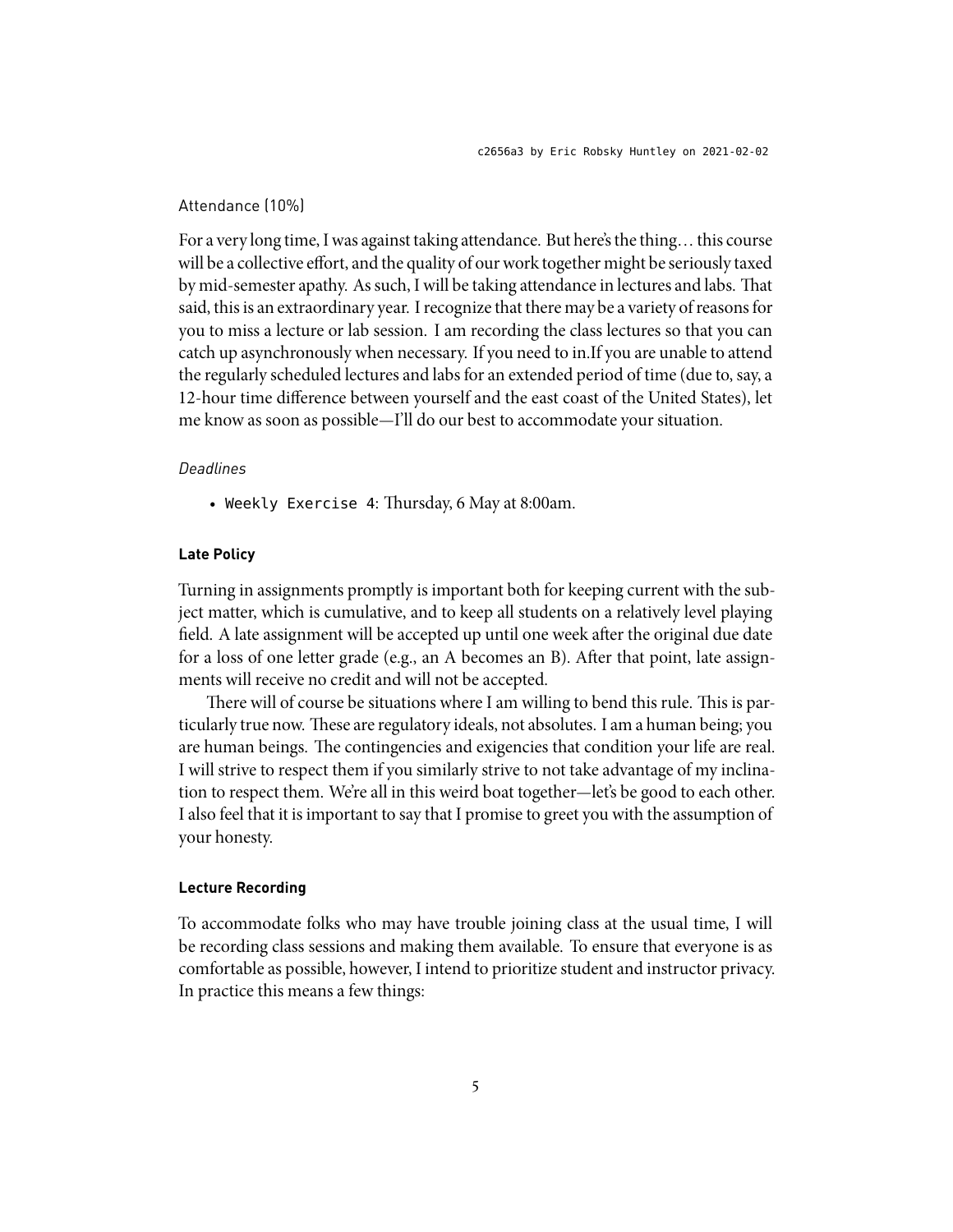- 1. The recordings will not be made publicly available; access will be limited to members of the class.
- 2. Any student can ask for us to pause the recording at any time, no questions asked.
- 3. Students are not required to have their camera on during class time.

# **Office Hours**

You can find me in a Zoom room between…

- 9:30-11:10 AM Eastern (UTC-04:00) on Tuesdays and Fridays and
- 4:30-6:10 PM Eastern (UTC-04:00) on Thursdays.

I find it very helpful if you book sessions in advance through the Calendly<sup>2</sup> application, though this is not absolutely mandatory. We're all suffering from Zoom fatigue to varying degrees, so make it pleasant/fun, whatever that means for you! Bring a cup of tea. Wear a funny hat. Pet an animal. If the scheduled time does not work for you, we can make arrangements to meet at another time. However, please be conscientious! I set this time aside each week for office hours and I really do try to manage my time.

# **Communication**

We have seen an explosion of platforms in use by educators for channeling classrelated communication. I will be sticking to email because, honestly, Slack messages piling up gives me indigestion. If you want to chat amongst yourselves, I am happy to set up a Slack/Teams/Discord/whatever channel. But I will not be checking it.

I reserve the right to take up to 24 hours to respond to your emails during the week. I will respond to emails sent after 5pm in the morning on the following day. I do not respond to emails on Saturday and do so on Sunday only at my discretion. The labor movement fought long and hard to secure your weekend! It is truly remarkable that we live in a world in which an email can travel to space and divebomb from the exosphere to our pockets in a matter of seconds; this does not imply that our response must be equally instantaneous.

<span id="page-5-0"></span>²<https://calendly.com/robskyhuntley/office-hours>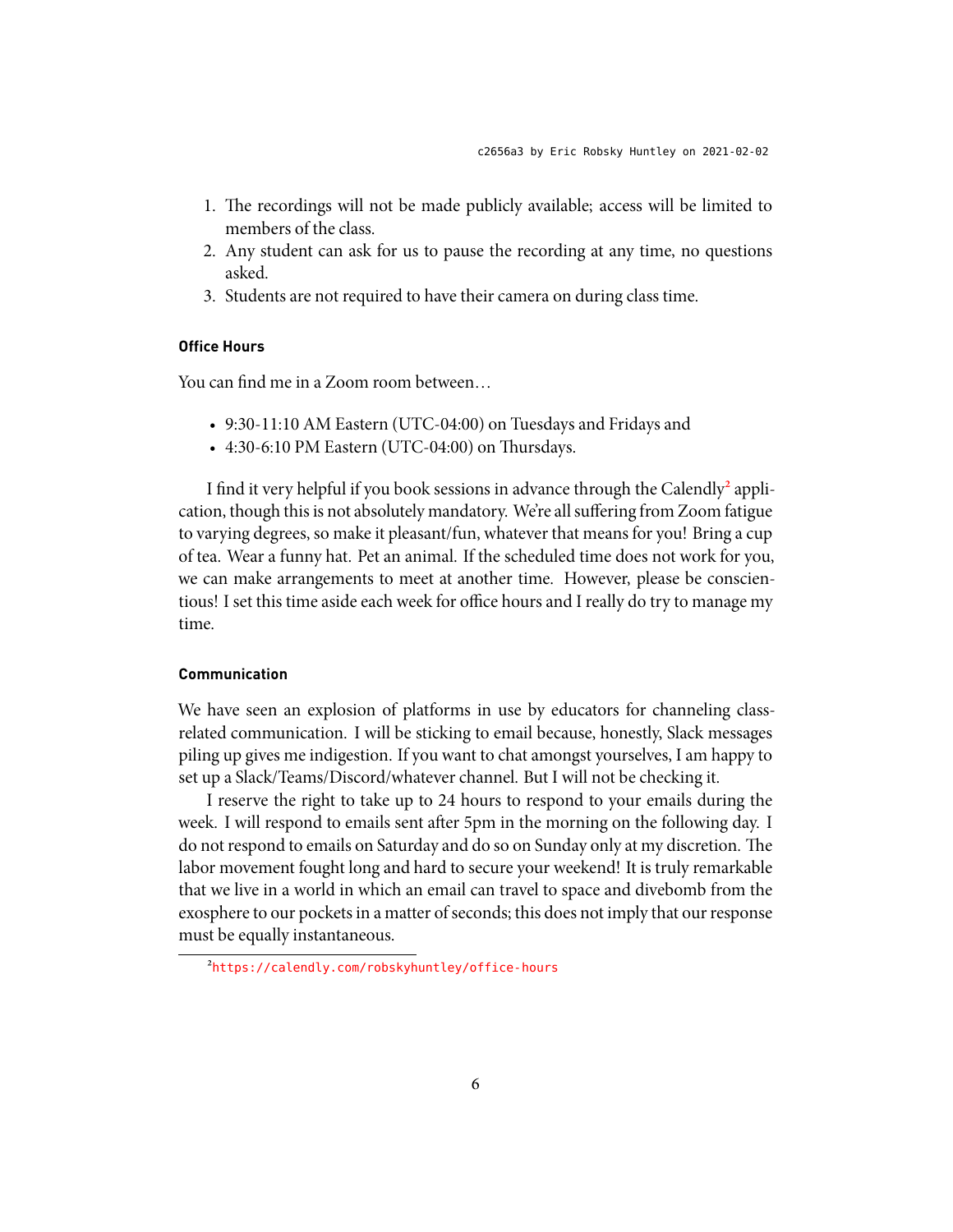# **On Exceptions…**

There will of course be situations where I am willing to bend these rules. These are regulatory ideals, not absolutes. I am a human being; you are human beings. The contingencies and exigencies that condition your life are real. I will strive to respect them if you similarly strive to not take advantage of my inclination to respect them. We're all in this weird boat together—let's be good to each other.

### **On Mental Health**

Academic environments are taxing places. For reasons structural, institutional, financial, and interpersonal, they do not always lend themselves to what most reasonable people would think of as human flourishing. I went to graduate school. In fact, I went to graduate school twice. I also went to college. Without dwelling on the issue, I will say that I am intimately familiar with the toll that institutions of higher education can exact on our mental health and wellbeing.

I have two points here: 1) MIT offers a range of counseling and mental health resources<sup>3</sup> for students. I would really encourage you to be proactive about taking advantage of them; and 2) do not hesitate to let me know if you're struggling. It is not my intention to mine for the details of your private lives! It is only to let you know that I am sensitive to the distinctive difficulties of the environment we inhabit and that help is available.

# **Graduate Students: GradSupport**

As a graduate student, a variety of issues may impact your academic career including funding, faculty/student relationships, and interpersonal concerns. In the Office of Graduate Education (OGE), GradSupport provides consultation, coaching, and advocacy to graduate students on matters related to academic and life challenges. If you are dealing with an issue that is impacting your ability to attend class, complete work, or take an exam, you may contact GradSupport by email at gradsupport@mit.edu or via phone at (617) 253-4860.

### **Special Accommodations for Students with Disabilities**

If you need disability-related accommodations, I encourage you to meet with me early inthe semester. If you have not yet been approved for accommodations, please contact

<span id="page-6-0"></span>³<https://medical.mit.edu/services/mental-health-counseling>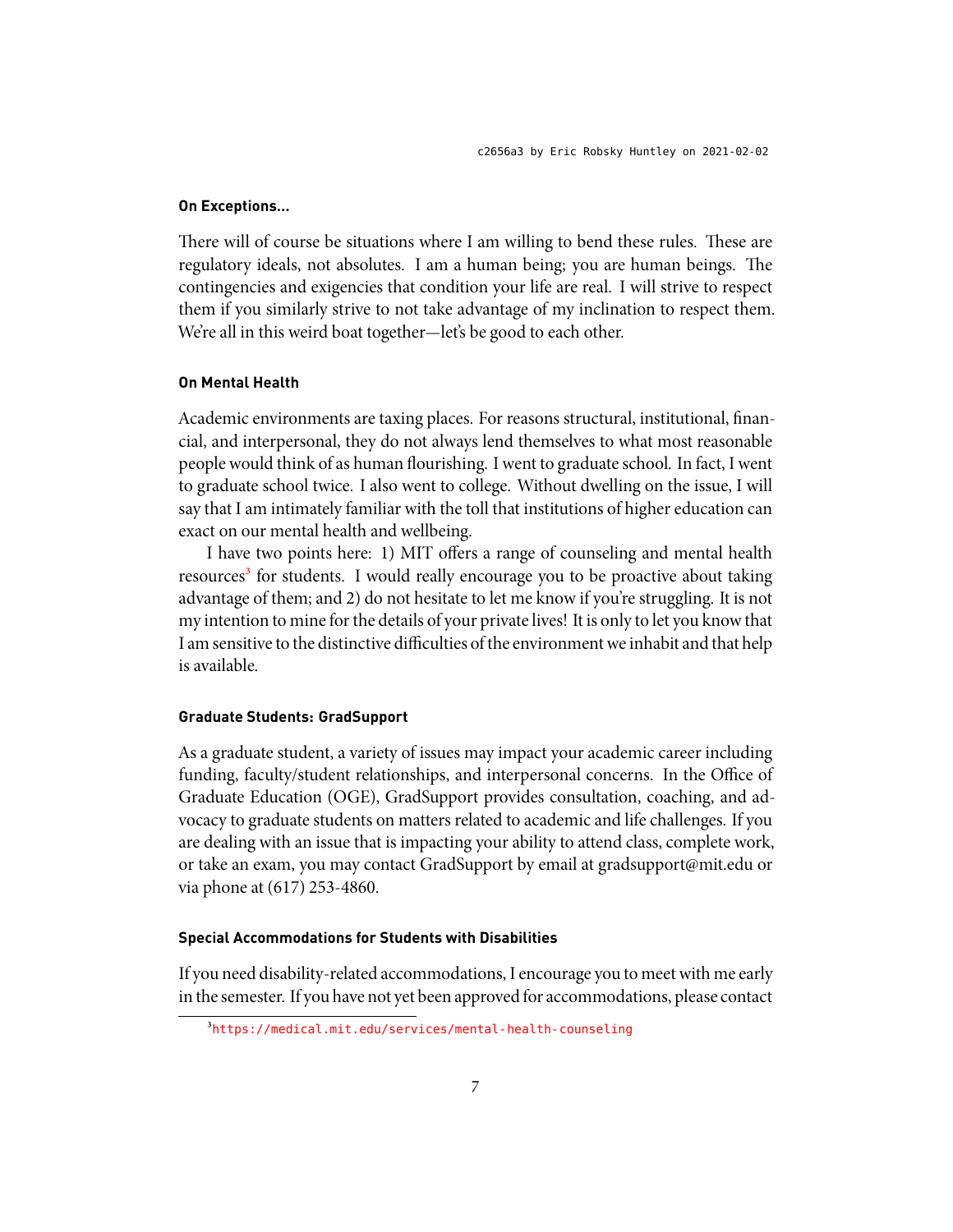Student Disability Services at <sds-all@mit.edu>. I look forward to working with you to assist you with your accommodations!

### **Inclusive Classroom**

MIT values an inclusive environment. I hope to foster a sense of community in this classroom and consider this classroom to be a place where you will be treated with respect. I welcome individuals of all backgrounds, beliefs, ethnicities, national origins, gender identities, sexual orientations, religious and political affiliations – and other visible and nonvisible differences. All members of this class are expected to contribute to a respectful, welcoming, and inclusive environment for every other member of the class. If this standard is not being upheld, please feel free to speak with me.

### **Indigenous Land Acknowledgement**

"MIT acknowledges Indigenous Peoples as the traditional stewards of the land, and the enduring relationship that exists between them and their traditional territories. The land on which we sit is the traditional unceded territory of the Wampanoag Nation. We acknowledge the painful history of genocide and forced occupation of their territory, and we honor and respect the many diverse indigenous people connected to this land on which we gather from time immemorial." (Statement developed by the MIT Indigenous Peoples Advocacy Committee (IPAC) in partnership with MIT's American Indian Science and Engineering Society (AISES), Native American Student Association (NASA) and other Indigenous MIT students/alumni.)

### **Schedule**

# W01: What is Special about Spatial?

In *lecture this week* (Tuesday, 6 April), we will be introducing the set of problems we will be confronting for the rest of the semester. Observations of spatial phenomena can almost never be assumed to be independent—they're autocorrelated. Spatial phenomena, aggregated by areal unit, are highly sensitive to the chosen unit of enumeration—areas are modifiable. It can be tempting to make inferences from aggregate units to disaggregated units—ecological fallacies lurk! And patterns can appear different depending on if the unit of analysis is the neighborhood, city, region, etc.—they're scale-dependent!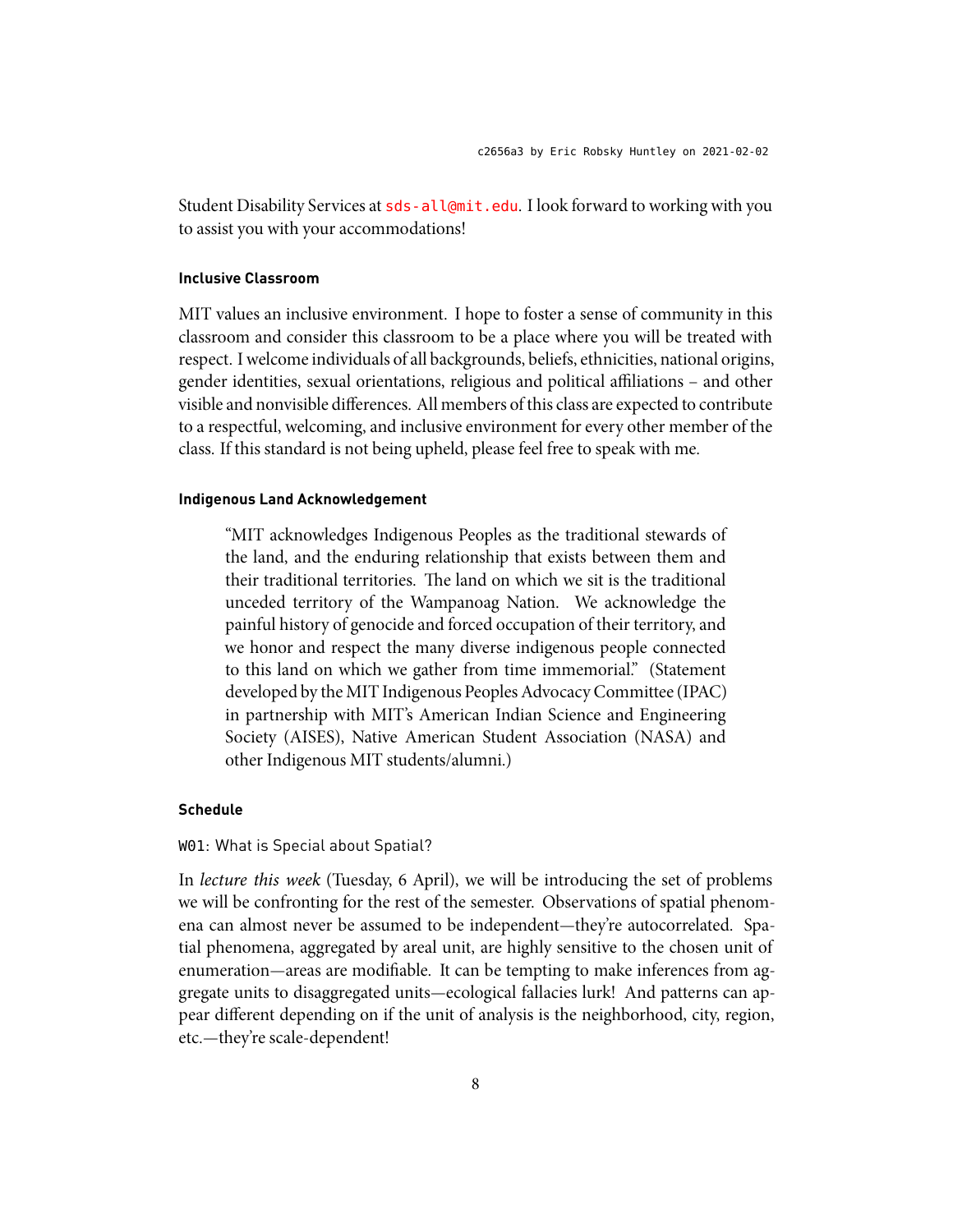In *lab this week* (Thursday, 8 April) we will be setting up our computing environment and introducing R as a spatially-literate statistical computing (and even mapping!) language.

# *Readings*

• O'Sullivan, David, and David J. Unwin. 2010. "The Pitfalls and Potential of Spatial Data." In *Geographic Information Analysis*, 33–54. Hoboken, NJ: John Wiley & Sons. https://doi.org/10.1002/9780470549094.ch2.

#### *Assignments*

• Weekly Exercise 1: Thursday, 15 April at 8:00am.

# W02: Global Spatial Autocorrelation

In *lecture this week* (Tuesday, 13 April), we will be discussing spatial autocorrelation in some depth; on the one hand, autocorrelation is a problem to be dealt with. After all, it causes much mischief with classical statistics! However, it also allows us to quantify, for example, clustering and dispersion in a spatial data set using e.g., Moran's I and Geary's C statistics. Eric will be away on Thursday, due to the Passover holiday.

In *lab this week* (Thursday, 15 April), we will be implementing global spatial autocorrelation tests—Moran's I, Geary's C—and learning to interpret them.

# *Deadlines*

- Chi, Guangqing, and Jun Zhu. 2020. "Exploratory Spatial Data Analysis." In *Spatial Regression Models for the Social Sciences*, 21–53. Advanced Quantitative Techniques in the Social Sciences Series 14. Thousand Oaks: SAGE.
- O'Sullivan, David, and David J. Unwin. 2010. "Area Objects and Spatial Autocorrelation." In *Geographic Information Analysis*, 187–214. Hoboken, NJ: John Wiley & Sons. https://doi.org/10.1002/9780470549094.ch7.

# *Assignments*

- Weekly Exercise 2: Thursday, 22 April at 8:00am.
- Demystification Guide: Thursday, 6 May at 8:00am.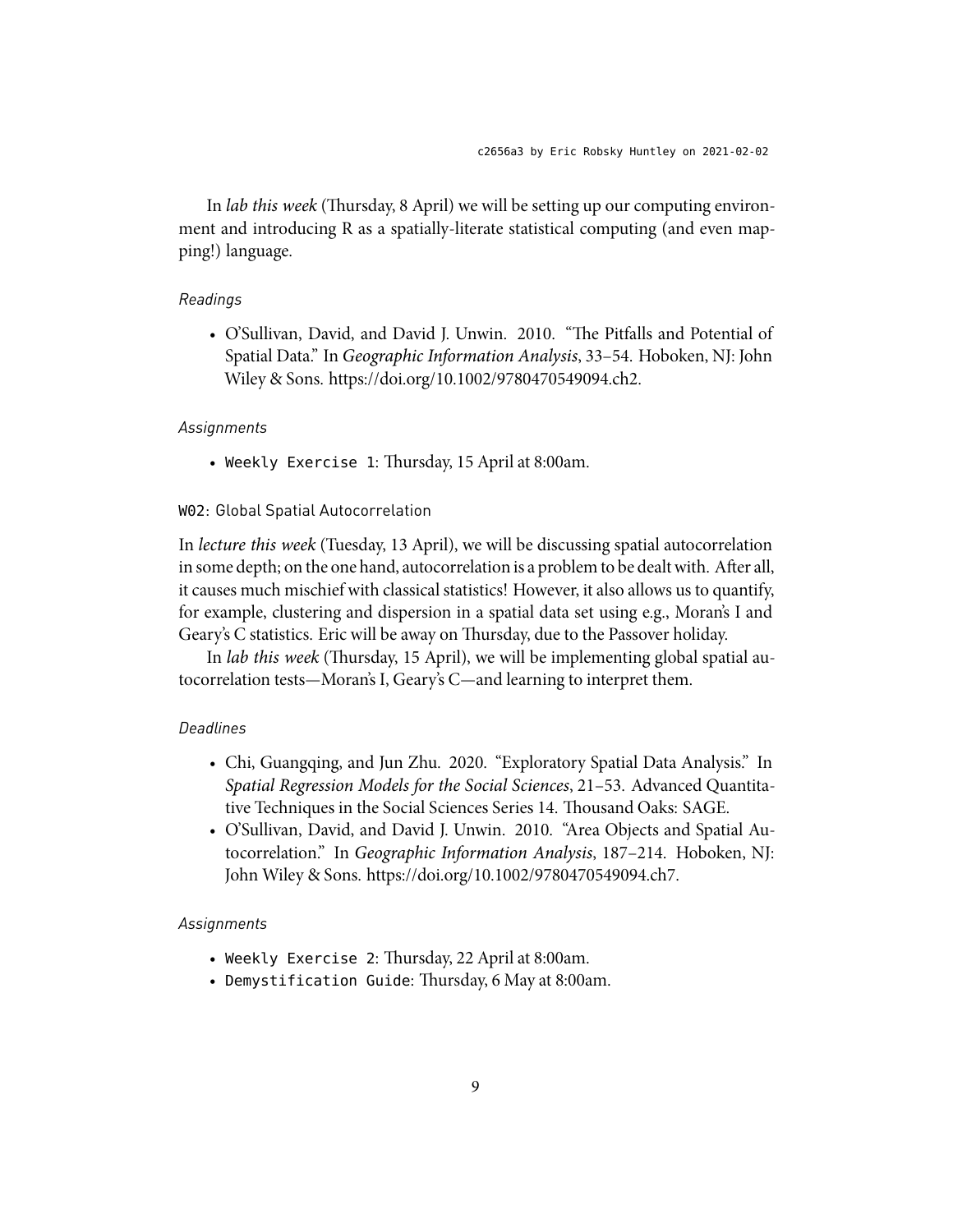# W03: Local Spatial Autocorrelation

There will be no *lecture this week* (Tuesday, 20 April).

In *lab this week* (Thursday, 22 April) we will be playing catch-up. We'll be covering local statistics—a family of statistics that allows for spatial variance, including the Getis-Ord Gi and geographically weighted regression—and implementing them in R. Along the way, we will confront the enormous difficulty of making inferences from these statistics.

# *Deadlines*

• Weekly Exercise 2: Thursday, 22 April at 8:00am.

### *Readings*

• O'Sullivan, David, and David J. Unwin. 2010. "Local Statistics." In *Geographic Information Analysis*, 215–38. Hoboken, NJ: John Wiley & Sons. https://doi.org/10.1002/9780470549094.ch8. 14 May

### *Assignments*

- Weekly Exercise 3: Thursday, 29 April at 8:00am.
- Final Project: Thursday, 20 May at 8:00am.

### W04: Describing Fields

In *lecture this week* (Tuesday, 27 April), we will cover interpolation methods for prediction/estimation, and various means for statistically describing fields. We will also cover kriging methods, which account for trends over space—albeit somewhat superficially.

In *lab this week* (Thursday, 29 April), we will be implementing the interpolation methods covered this week in R, focusing on their sensitivity to, for example, bandwidth and semivariogram model fit.

# *Deadlines*

• Weekly Exercise 3: Thursday, 29 April at 8:00am.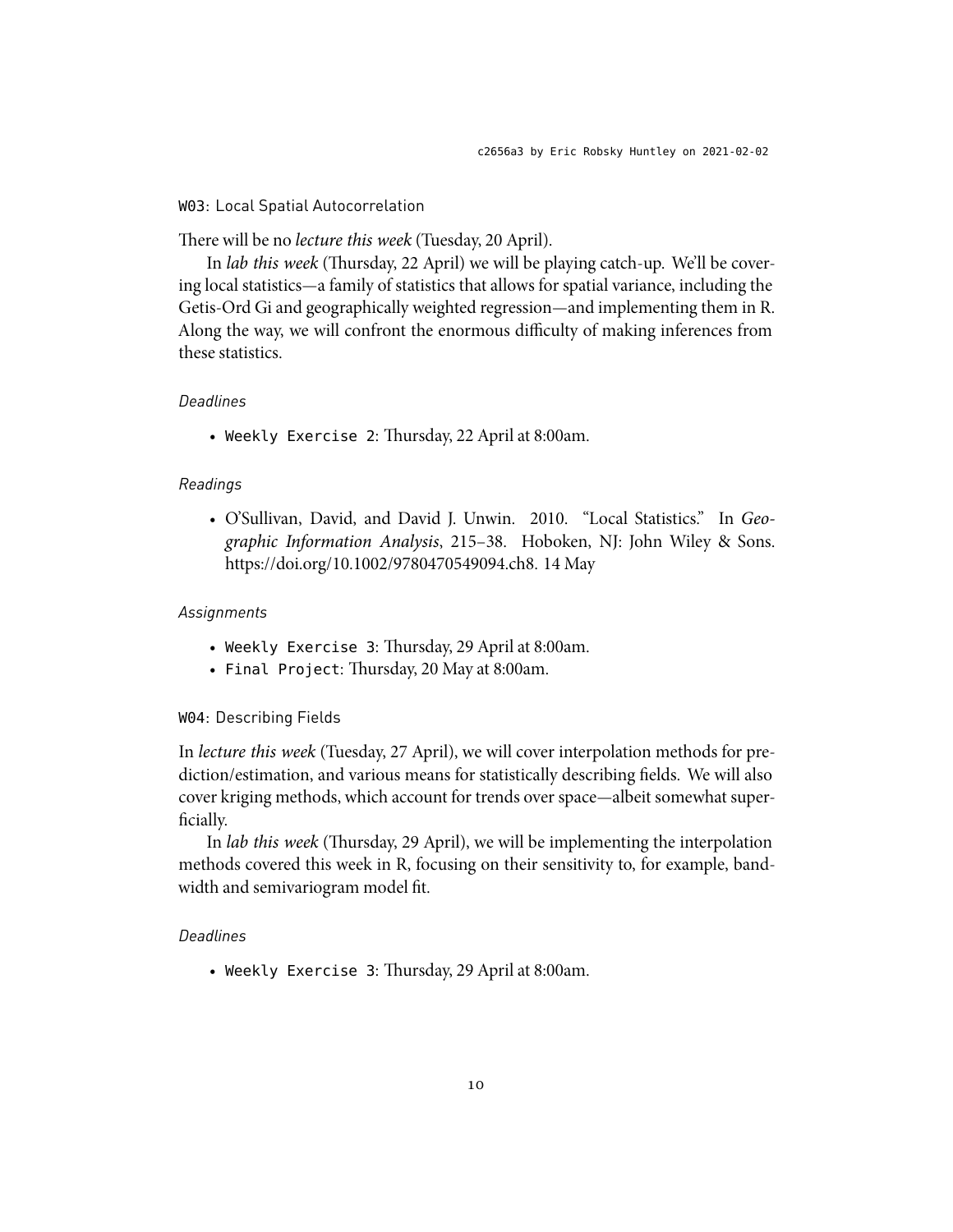# *Readings*

- O'Sullivan, David, and David J. Unwin. 2010. "Describing and Analyzing Fields." In *Geographic Information Analysis*, 239–76. Hoboken, NJ: John Wiley & Sons. https://doi.org/10.1002/9780470549094.ch9.
- O'Sullivan, David, and David J. Unwin. 2010. "Knowing the Unknowable: The Statistics of Fields." In *Geographic Information Analysis*, 277-313. Hoboken, NJ: John Wiley & Sons. https://doi.org/10.1002/9780470549094.ch10.

#### *Assignments*

• Weekly Exercise 4: Thursday, 6 May at 8:00am.

### W05: Spatial Regression I

In *lecture this week* (Tuesday, 4 May), we'll be diving into spatial regression. If previously in the semester, we'd been discussing how to measure spatial autocorrelation, we now learn how to account for it in the context of linear modeling. This first week, we'll be focusing on *spatial lag modeling*, which assumes that the dependent variable is dependent upon adjacent values of the dependant variable.

In *lab this week* (Thursday, 6 May), we will be implementing spatial lag modeling inthe R statistical computing environment, introducing both frequentist and Bayesian approaches.

### *Deadlines*

- Weekly Exercise 4: Thursday, 6 May at 8:00am.
- Demystification Guide: Thursday, 6 May at 8:00am.

# *Readings*

- Chi, Guangqing, and Jun Zhu. 2020. "Models Dealing with Spatial Dependence." In *Spatial Regression Models for the Social Sciences*, 55–83. Advanced Quantitative Techniques in the Social Sciences Series 14. Thousand Oaks: SAGE.
- Ward, Michael D., and Kristian Skrede Gleditsch. 2019. "Spatially Lagged Dependent Variab14 Mayative Applications in the Social Sciences 155. Los Angeles, CA: SAGE.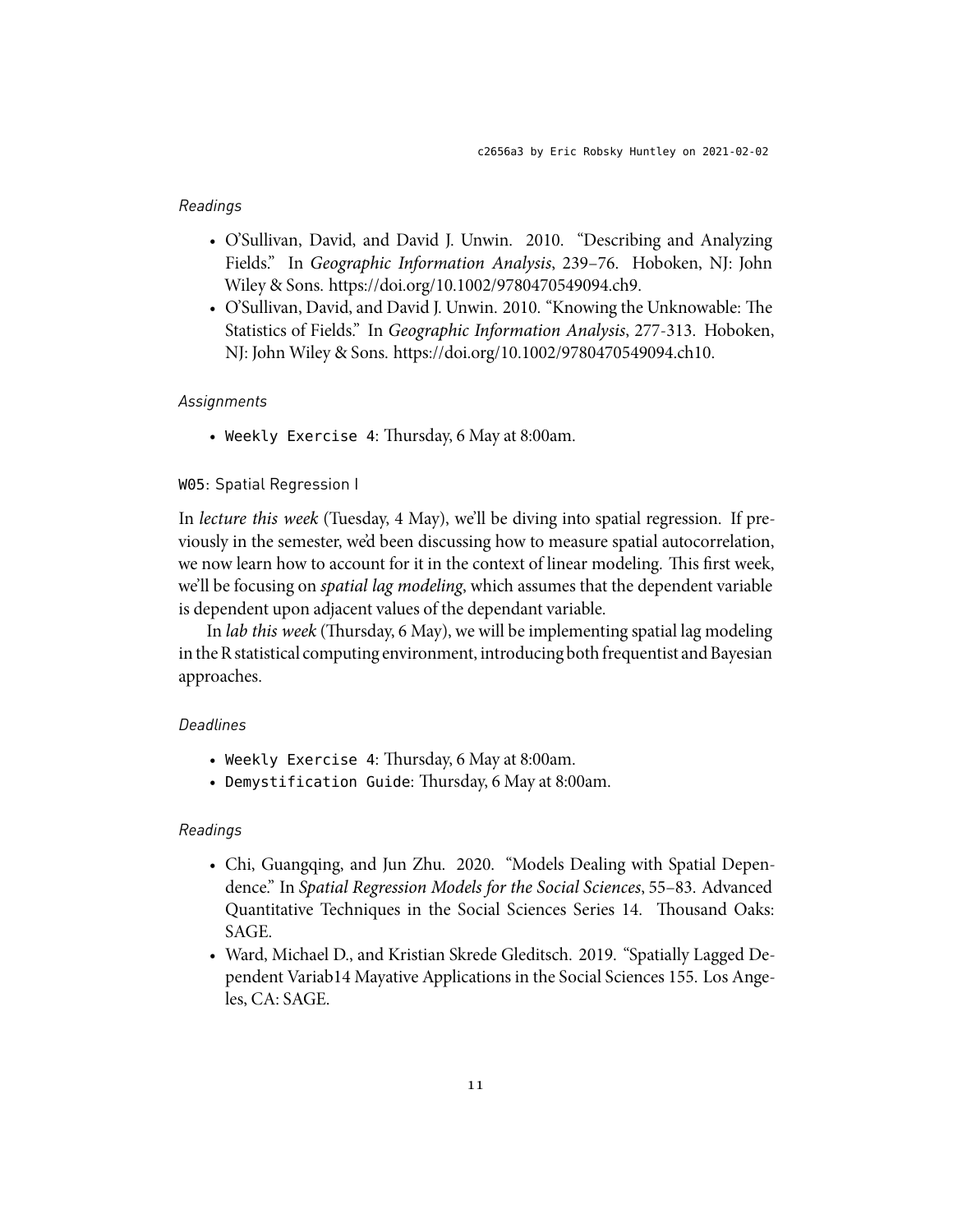# *Assignments*

• Weekly Exercise 5: Thursday, 13 May at 8:00am.

# W06: Spatial Regression II

In *lecture this week* (Tuesday, 11 May), we'll be diving into *spatial error modeling*; if spatial lag modeling, as covered last week, assumes autocorrelated dependent variables, the error model assumes that it is the model's error term that is autocorrelated. This is useful when it is assumed that not all explanatory variables are included in the model.

In *lab this week* (Thursday, 13 May), we will be implementing R workflows for spatial error modeling—again in both frequentist and Bayesian paradigms—and introducing methods for model comparison.

# *Deadlines*

• Weekly Exercise 5: Thursday, 13 May at 8:00am.

#### *Readings*

- Chi, Guangqing, and Jun Zhu. 2020. "Models Dealing with Spatial Dependence." In *Spatial Regression Models for the Social Sciences*, 55–83. Advanced Quantitative Techniques in the Social Sciences Series 14. Thousand Oaks: SAGE.
- Ward, Michael D., and Kristian Skrede Gleditsch. 2008. "Spatial Error Model." In *Spatial Regression Models*, 75–86. Los Angeles, CA: SAGE.

#### *Assignments*

• Weekly Exercise 6: Thursday, 20 May at 8:00am.

# W07: Bonus: Cluster Identification

In *lecture this week* (Tuesday, 18 May), we will be debriefing the semester and sharing our work on the demystification guides and projects.discus

There will be no *lab this week* (Thursday, 20 May), as classes end on Tuesday 18 May.